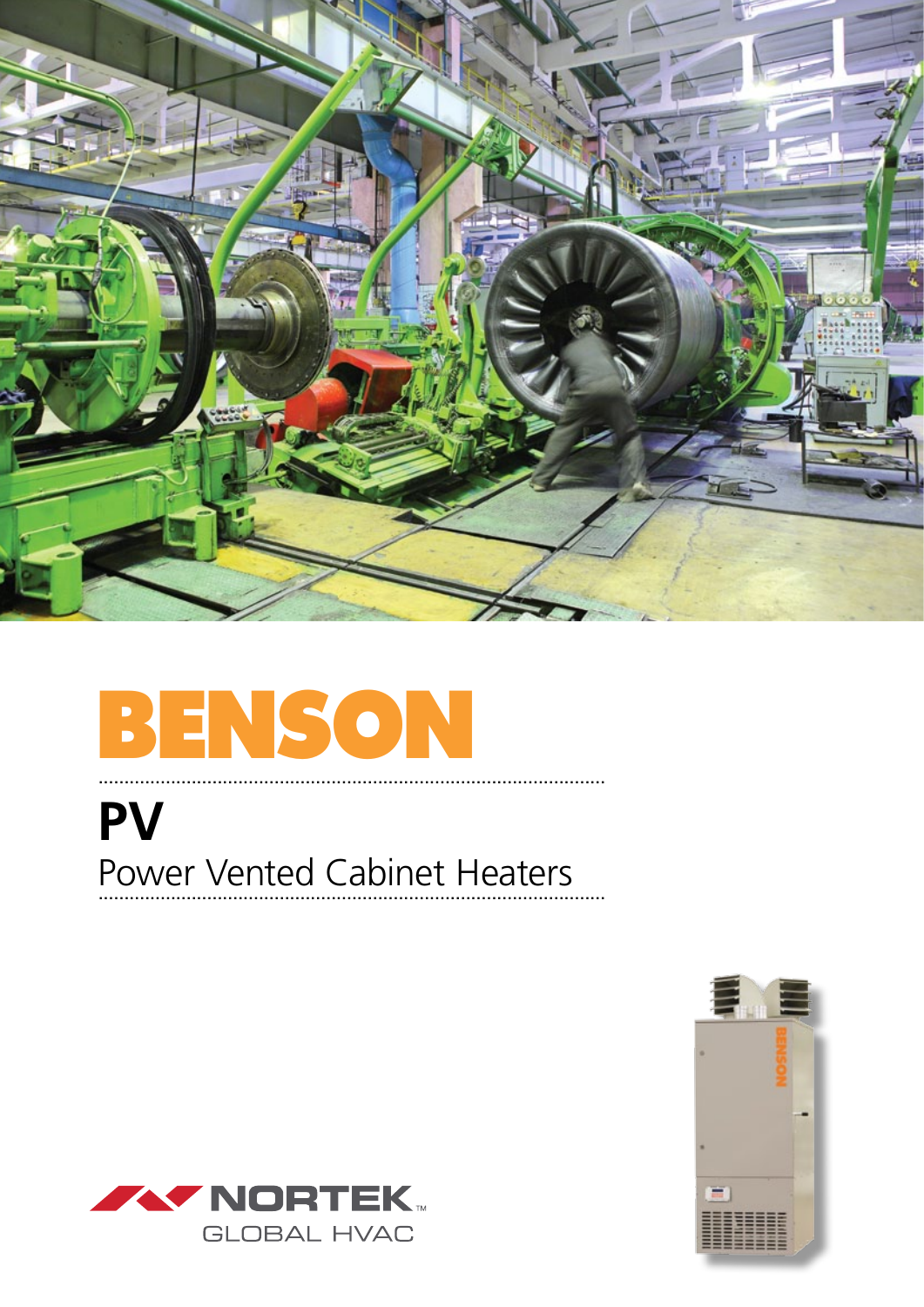

# .................................................................................................................................................... PV



# **Power Vented Cabinet Heaters** ....................................................................................................................................................

**The Benson Heating PV range of tubular vertical gas fired cabinet heaters are suitable for a wide variety of commercial and industrial applications.**

**Suitable for free blowing applications PVN models are supplied complete with adjustable discharge nozzles. For ducted air installations PVD units are supplied complete with a duct outlet spigot.**

## **Optional Equipment**

A range of options are available. These include:

- > Stainless steel heat exchanger
- > High/low burner
- > Modulation burner control
- Side inlet filters
- > Uprated fan motor for up to 200Pa on units 72 to 145

#### **Model Range**

The PV cabinets are available in six heat outputs from 29kW to 144kW. Standard units are suitable for natural gas (G20) and units may also be specified as an option to operate on Propane (G31).

### **Applications**

- **Factories**
- **Horticulture**
- > Greenhouses
- > Showrooms
- **Warehouses**
- > Workshops

# Specification

#### **Heat Exchanger and Burner**

Four pass aluminised steel heat exchanger

Units are fitted with low noise burner

The heat exchanger and burner

#### **Electric Motors**

directive 2005/32/EC

#### **Air Distribution**

Double inlet centrifugal fans circulate

Models 30 & 50 are fitted wit diredt drive fans, whereas models 72 to 145 are belt driven (this applies to standard airflow

Free blowing units are supplied complete extended throws. Nozzles are complete with horizontal louvres and may be rotated through 360º to ensure good air

#### **Cabinets**

Manufactured from electro zinc coated steel behind a full width hinged access door fitted to the front of the heater.

#### **Controls**

system with password protection facility.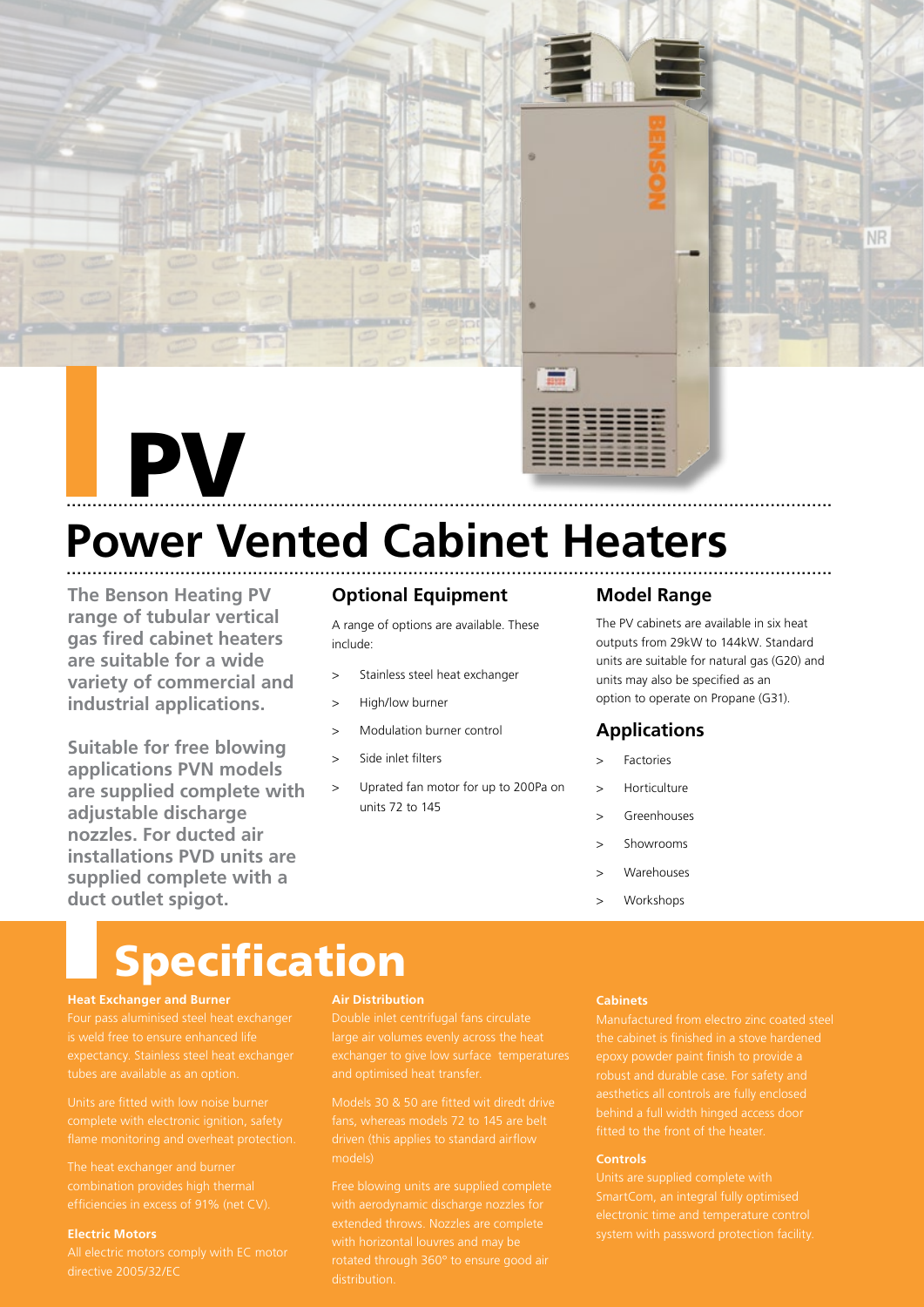

#### **Power Vented cabinet heaters** ..................................................................................................

## **Installation**

Units should be installed on a flat noncombustible base capable of supporting the unit weight and ensuring that the recommended clearances for correct airflows and service access are observed.

Consideration must also be given to the route and length of the flue, and if required the ducted combustion air inlet.

## **Versatile Flue Installation**

Heaters are fitted with an integral flue fan and are CE certified to be used as either balanced flue room sealed or fan assisted appliances.

The balanced flue terminals provide both the flue outlet and combustion air inlet.

Where heaters are installed without connection to combustion air pipe work, adequate provision must be made for combustion air ventilation.

The integral flue fan permits both roof and wall terminations and allows the heater to be sited several metres away from the flue exit.

**Technical Data**



....................................................................................................................................................

Balanced flue wall outlet (type C12) Balanced flue roof outlet (type C32) eliminates expensive roof opening and flashing



Fan assisted flue through wall (type B22) without combustion air pipe eliminates expensive roof opening and flashing





Fan assisted flue through roof (type B22) without combustion air pipe

|                                                                                                                                                                |                                                 | <b>Model Ref</b>                                |                                                                                            |                                      |                                                  |                                                  |                                                  |  |
|----------------------------------------------------------------------------------------------------------------------------------------------------------------|-------------------------------------------------|-------------------------------------------------|--------------------------------------------------------------------------------------------|--------------------------------------|--------------------------------------------------|--------------------------------------------------|--------------------------------------------------|--|
|                                                                                                                                                                |                                                 | <b>PV30</b>                                     | <b>PV50</b>                                                                                | <b>PV72</b>                          | <b>PV95</b>                                      | <b>PV120</b>                                     | <b>PV145</b>                                     |  |
| Nominal heat output<br>Airflow<br>Temperature rise<br>Throw <sup>1</sup> ( $PVN$ )<br>Static pressure<br>(PVD Standard)<br>200 ESP upgrade                     | kW<br>$m^3/h$<br>K<br>m<br>Pa                   | 29<br>2880<br>30<br>18<br>80                    | 49<br>3780<br>37<br>19<br>110                                                              | 72<br>5400<br>39<br>19<br>100<br>200 | 96<br>8280<br>34<br>26<br>130<br>200             | 120<br>10980<br>32<br>29<br>150<br>200           |                                                  |  |
| <b>Gas Consumption</b><br>Natural gas G20<br>Propane G31<br>Gas connection <sup>2</sup><br><b>Minimum Gas Inlet Pressure</b><br>Natural gas G20<br>Propane G31 | $m^3/h$<br>$m^3/h$<br><b>Rc</b><br>mbar<br>mbar | 3.38<br>1.30<br>$\frac{1}{2}$ "<br>17.5<br>37.0 | 5.63<br>8.33<br>2.16<br>3.21<br>$\frac{1}{2}$ "<br>$3/4$ "<br>17.5<br>17.5<br>37.0<br>37.0 |                                      | 11.12<br>4.28<br>$\frac{3}{4}$ "<br>17.5<br>37.0 | 13.87<br>5.34<br>$\frac{3}{4}$ "<br>17.5<br>37.0 | 16.63<br>6.41<br>$\frac{3}{4}$ "<br>17.5<br>37.0 |  |
| <b>Electrics</b><br>Supply<br>Optional<br>FLC (std motor)                                                                                                      | V/ph hz<br>V/ph/hz<br>amp                       | 230/1/50<br>n/a<br>3.2                          | 230/1/50<br>n/a<br>3.2                                                                     | 230/1/50<br>n/a<br>7.2               | 415/3/50<br>230/1/50<br>3.6                      | 415/3/50<br>230/1/50<br>5.2                      | 415/3/50<br>n/a<br>6.5                           |  |
| Flue diameter<br>Combustion air diameter<br>Maximum horizontal run <sup>4</sup><br>Maximum vertical run <sup>4</sup>                                           | mmø<br>mmø<br>m<br>m                            | 100<br>100<br>6.0<br>10.0                       | 100<br>100<br>6.0<br>10.0                                                                  | 130<br>130<br>8.0<br>10.0            | 130<br>130<br>8.0<br>10.0                        | 130<br>130<br>8.0<br>10.0                        | 130<br>130<br>8.0<br>10.0                        |  |
| Nozzles (PVN)<br>Noise level <sup>3</sup><br>Net weight (PVN)                                                                                                  | no.<br>dB(A)<br>kg                              | $\overline{2}$<br>63<br>192                     | $\overline{2}$<br>64<br>202                                                                | 3<br>64<br>330                       | 3<br>74<br>380                                   | 3<br>74<br>440                                   | $\overline{4}$<br>76<br>460                      |  |

1. Throw is dependent on building height, room temperature and nozzle settings.

2. Gas lines must be adequately sized and reduced at appliance as required.

3. Noise levels measured at 3 metres from appliance. Noise levels at 5 metres available on request.

4. Reduce distance by 1.0m for every 90°degree elbow & 0.8m for 45°degree elbow.